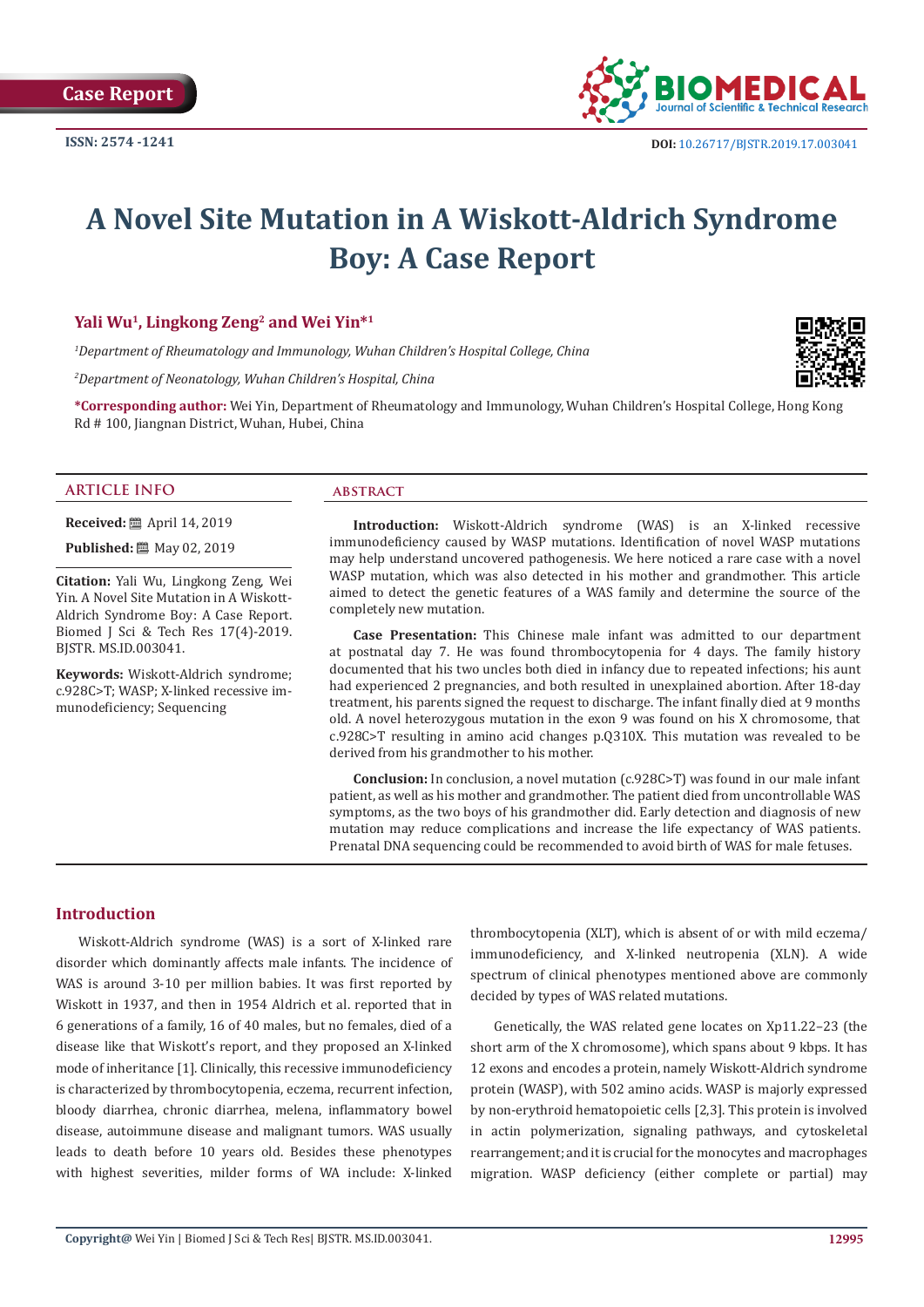cause malfunctioning of tissue macrophages, neutropenia, and small platelet sizes, resulting in chronic and repeated infections [4-7]. Classic WAS, XLT and XLN are caused by different WASP mutations, each having a distinct pattern of clinical symptoms and disease severity [8]. The classic WAS patients completely lose the expression of WASP protein; XLT is caused by a missense mutation that results in insufficient or incomplete expression WASP [9-11]; XLN is caused by constitutive activation of WASP protein expression due to functional acquired mutations [12-14]. So far, over 300 types of mutations, including deletions, insertions, and splice sites, have been recorded, which cover all 12 exons. We here noticed a rare Chinese case with a novel WASP mutation, which was also detected in his mother and grandmother. This article aimed to detect the genetic features of this family and determine the source of this completely new mutation.

#### **Case Presentation**

This Chinese male infant was admitted to our department at postnatal day 7. He had experienced 39 weeks + 4 days of pregnancy and was born by Caesarean section. Before admission, he had suffered from thrombocytopenia for 4 days. The admission examination was performed, and the infant was found conscious and with good response. No obvious rash and bleeding points were noticed. Also, cardiopulmonary and abdomen examination showed no obvious abnormalities. A previous examination reported the right lower pneumonia according to the chest radiograph. Results of blood tests before admission were as follow: white blood cell (WBC) 9.58×10 ^9/L, hemoglobin (HGB) 166 g/L, platelet (PLT) 53×10 ^9 /L, neutrophil (N) 54.4%, lymphocyte (L) 25.2%. The family history documented that the infant's grandmother had four children: his two uncles both died in infancy due to repeated infections; his aunt had experienced 2 pregnancies, and both resulted in unexplained **Table 1:** Blood test results after admission.

abortion. His mother was physically healthy. The blood tests after admission were listed in Table 1.

The immune function examination showed increased IgG (16.80g/L), IgA (0.26g/L) and C3 (1.19g/L) levels. The blood lymphocyte subsets tests exhibited a down- regulated CD8+ T cell percentage (5.25%), CD8+ T cell number (107 /μl), CD19 + cell percentage (10.14%), and CD19 + number (207/ $\mu$ l), as well as up-regulated Th/Ts level (10.4) and CD4 + T percentage (54.76%). Enterococcus faecium infection was detected in the urine culture, and the enterococcus faecium was sensitive to vancomycin. Left renal pelvis filling was observed from the result of double renal ureteral imaging. Other indexes we determined were all in the normal range, including plate-type megakaryocyte level (8%) sampled from bone marrow, the cerebrospinal fluid examinations, blood amino acid levels, and urinary organic acid examination.

The child ran a fever (38 °C) for 1 day during hospitalization. The stool was once noticed with a little bloodshot. After admission, the mutation detection was performed at the first time. Besides, the infant was given a 12-day antibiotic therapy as the following process: cefoperazone sulbactam sodium (0.17g/8h, for 8 days, April 12 to 20), meropenem (0.06g/8h for 5 days, April 20 to 25), and vancomycin (0.05g/8 h for 7 days, April 18 to 25). Simultaneously, the gamma globulin support and amino acid milk powder feeding were given. After above treatments, the clinical symptoms improved to some extent, but there still existed thrombocytopenia and a high CRP level (Table 1). Afterwards, his parents signed the request to discharge, and we followed up several times after discharge. It was reported that the infant displayed repeated fever, diarrhea, bloody stool and skin ecchymosis. He received further intermittent gamma globulin treatment four times, but finally died at 9 months old.

| Date   | WBC $10^9$ /L | RBC $10^{12}/L$ | HGBg/L | $N\%$ | $L\%$ | PLT $10^9$ /L | <b>MPV fL</b> | $CRP$ mg/L |
|--------|---------------|-----------------|--------|-------|-------|---------------|---------------|------------|
| Apr 12 | 14.44         | 5.02            | 166    | 49.6  | 25.1  | 84            | 10.2          | 36.4       |
| Apr 13 | 10.22         | 4.71            | 157    | 58.4  | 21.7  | 71            | 9.2           |            |
| Apr 17 | 10.38         | 3.95            | 127    | 58.4  | 20.4  | 27            | 9.5           | 18         |
| Apr 18 | 8.42          | 4.07            | 132    | 46.7  | 33.5  | 30            | 8.7           |            |
| Apr 20 | 12.58         | 3.94            | 128    | 58.9  | 21.4  | 60            | 9.8           | 5.01       |
| Apr 23 | 11.97         | 3.46            | 112    | 61.3  | 20    | 60            | 9.6           | 9.87       |

WBC: white blood cell; RBC: red blood cell; HGB: hemoglobin; N%: neutrophil percentage; L%: lymphocyte percentage; PLT: platelet; MPV: mean platelet volume; CRP: C-reactive protein.

Given the above clinical phenotypes, the family history, the intracranial infection state, and that the male patient died in infancy, it was conceivable to assume an X- linked recessive heredity. Besides, the patient may also have primary immunodeficiency disease with thrombocytopenia. To reveal the genetic cause of WAS in this patient, we performed Next Generation Sequencing to probe all exons of WAS. The original short sequence was obtained

by the Illumina Hi Seq2500 platform using standardized operating procedure. The joints and low-quality data were removed, and the short sequence was mapped to the corresponding position of the human genome data using the SOA Paligner software. SOAPsnp was used to find the genotype of the locus in the target area. SNPs with low quality values (mass value <=20) and low coverage (depth <=10) were screened out.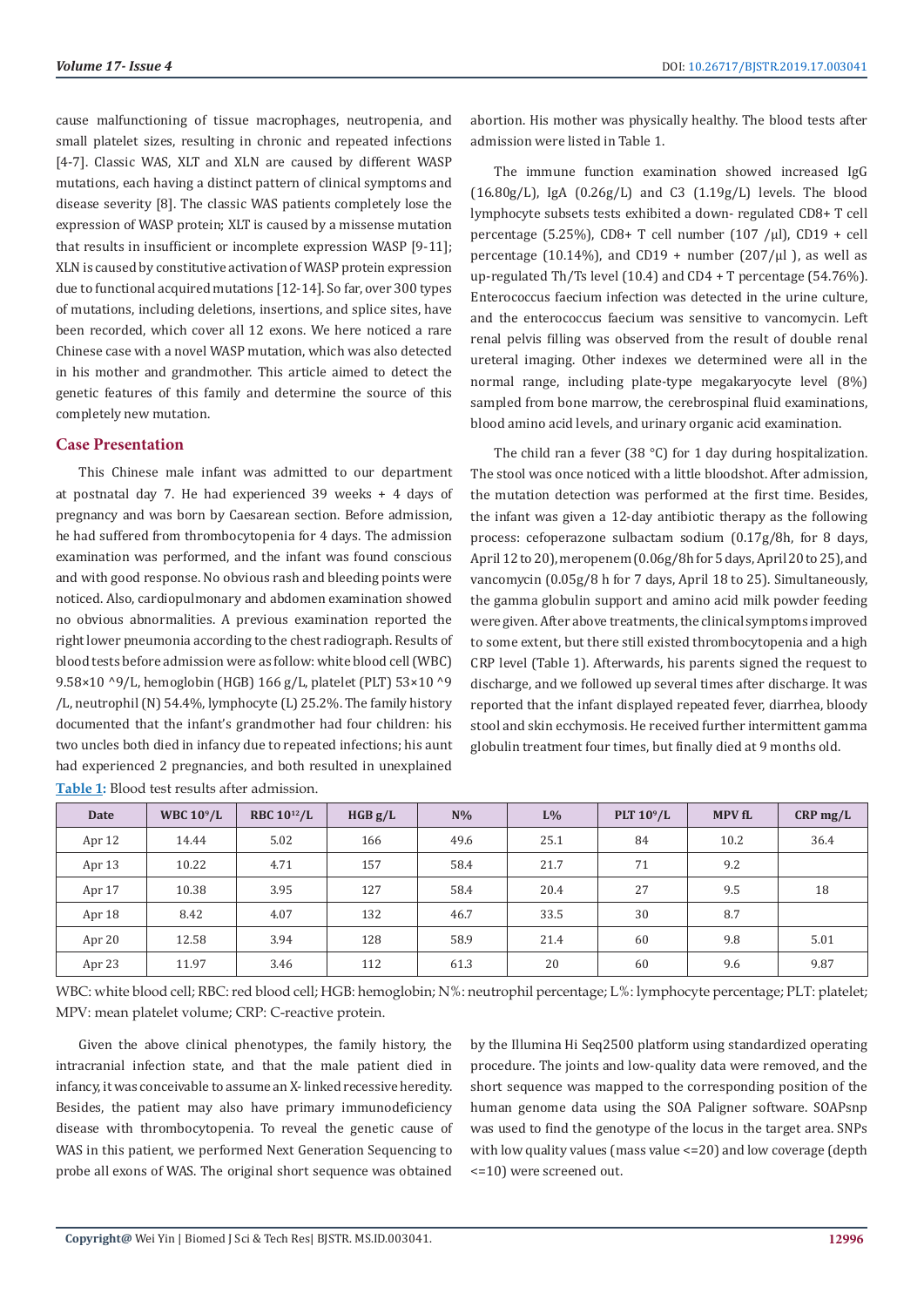The GATK software was used to find out the sequence insertion/ deletion (InDel) information. After annotation of SNPs using CCDS, the following parameters were identified: mRNA sites, amino acid changes, coding regions at which mutations occur, sequence changes, SNP function (missense mutation/nonsense mutation/ variable cleavage site) and In Del function (amino acid insertion/ amino acid deletion/frameshift mutation). The WASP gene

sequencing results were as follow. A heterozygous mutation in the exon 9 was found on the X chromosome, that c.928C>T resulting in amino acid changes p.Q310X (glutamine>termination) (Figure 1A). For reference, the blood sample of the mother was detected, and as expected, the same nonsense mutation was found at the same site of the WAS gene on one of her alleles (Figure 1B). In comparison, his father exhibited a normal genotype (Figure 1C).





Considering two babies of the grandmother also died soon after birth, her WAS gene was also sequenced. Again, the same mutation at the identical site was probed in the grandmother. Collectively, we drew a pedigree of the WAS family based on their history. As Figure 1E shown. the mutation gene of the child was derived from the mother and further from grandmother. To date, this mutation site has not been reported in any articles or The Human Gene Mutation Database. Theoretically, this termination mutation, the effect on protein function should be huge and this novel mutation type is worth documentation and further exploration.

#### **Discussion**

WASP protein is a key regulator of actin polymerization in hematopoietic cells, with functions involved in cell signaling and cell locomotion, immune synapse formation, and apoptosis [15]. WASP domains can be regulated by different factors like GTPase, Cdc42, ARP2/3, p47nck, and Fyn, etc. [16]. To date, over 300 unique mutations in WASp have been observed, spanning all 12 exons, with missense, nonsense, splice site mutations, insertions, deletions, and re-

arrangements. Among these polymorphisms, missense mutations are the predominant form, in exons 1 to 4. The most well-defined function disorders are as follow: WAS occurs when WASP is absent, XLT when mutated WASP is expressed and XLN when missense mutations occur in the Cdc42-binding site [15]. WASP is considered as a link between Cdc42 and the actin cytoskeleton, WASP mutations generally cause a sever disruption of actin cytoskeleton accompanied by impaired Cdc42 signaling. Besides CDC42 and ARPC2/3, WASP was known to interact with some import proteins, such as ACTR2, WIPF1, ACTR3, PFN1, so on [17].

Recently, there have been updated understanding of WAS based on rare mutations. For example, early onset recurrent acute hemorrhagic edema and hyperostosis were found as unusual manifestations and associated with p. Glu31Lys mutation [18]. Together, as a crucial role in the complex bioprocess network in hematopoietic cells, it regulates the T Cell Receptor Signaling Pathway, G13 Signaling Pathway, Pathogenic Escherichia coli infection, T-Cell antigen Receptor (TCR) Signaling Pathway,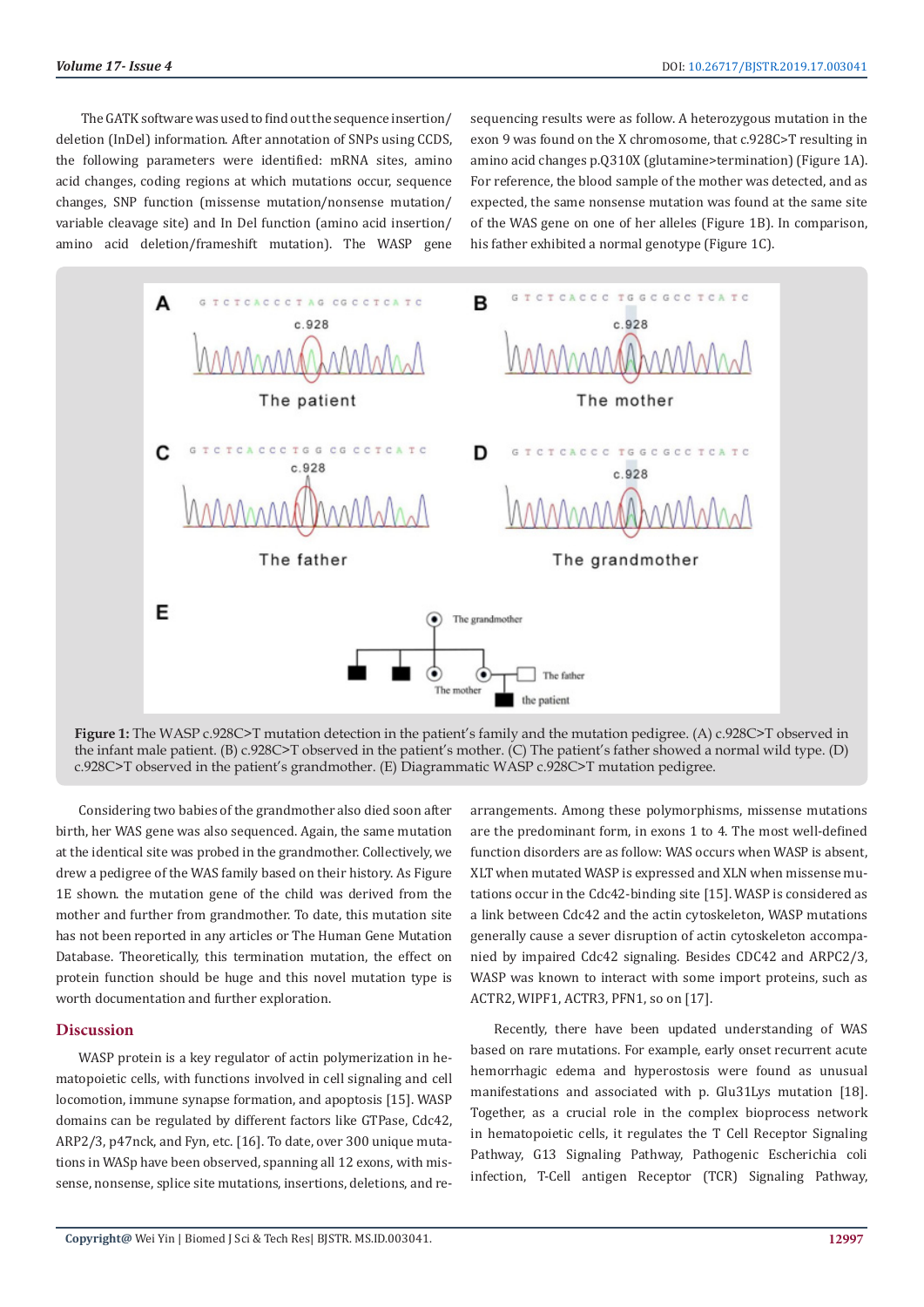Adhering junction, Endocytosis, CDC42 Pathway, FAK1 Signaling, Cytoskeletal Signaling, and so on; and WASP mutation may impact various pathways and cause life-threating clinical phenotypes [19]. The above WASP functions had been consistently identified in different cell types. Years ago, a study about somatic mosaicism using 497 specific T-cell clones generated from the peripheral blood, reported that 47.1% carried a revertant sequence and all revertant T-cell clones exhibited restoration of WASP expression [20].

For invariant natural killer T (iNKT) cells, WASP is required for their maturation and activation [21]. On the other hand, WASPexpressing cells were noticed present mainly CD56+ NK cells and CD8+ T cells [22]. At the level of amino acid modifications, phosphorylation at Tyr-291 by FYN and HCK, inducing WAS effector activity in promoting actin polymerization and filopodia formation [23]; two phosphorylation sites in the VCA domain of WASP at serine 483 and 484 increase its affinity for the Arp2/3 complex and enhances actin polymerization [24]. As the Phosphosite database shown, most frequently documented modification site of was Y291, a phosphorylation site. Mutation caused WASP protein polymorphism also causes different types of cancers, among which Endometrial cancer ranks first, and then lung cancer. So far, it remains unknown what causes WASP mutations and how WASP is mutated. But the mechanisms would become gradually clear when all variation types were discovered.

In recent years, increasing reports about novel mutations in WASP, as well as their clinical links, have enriched the mutation database of WAS. However, it is not easy to accumulate boundary cases and samples, for this is a rare disease. In 2010, Chinese scholars reported a clustering pattern on exon 1 and five unique mutations (deletion of 45-48 ACCA, IVS 1 (-1) G>C, large deletion of promoter and exon 1 and 2, insertion 1023 C, and 1378 C>T and 1421 T>C, and demonstrated genetic variations in different ethnic groups [25]. Another Chinese team identified a novel mutation in the same year: the first nucleotide in exon 8 (G) had been deleted (769delG), which resulted in two kinds of aberrant mRNA with abnormal splicing and causes frameshift and a stop codon at amino acid 260 [26]. Simultaneously, seven novel mutations (168 C>A, 747-748del T, 793-797del C, 1185 ins C, Dup 1251-1267, 1277 ins A and 1266 C>G; 1267-1269del C) were discovered by another Chinese team [27]. In 2011, another 17 novel sequence variants were observed [28].

In 2012, Korea scholars reported an IVS6+5G>A mutation of WAS in a Korean family [29]. In 2013, an extremely rare case was reported, for that mutations in the X chromosomes typically affect males but this article found a girl with WAS. Although the girl had a mutation (c.397G > A, p.E133K) in only one allele, she carried an extremely skewed X-inactivation pattern and no expression of the WAS protein [30] (another similar case was recorded in Japan in 2015 [31]). Next, Japanese researchers identified a novel mutation of WASP gene: the seventh nucleotide in exon 11 (G) had been

deleted (1345delG) in 2013 [32]. Later, c.952-953delCC mutation was discovered in 2014 [33]. Afterwards, deletion mutation (1144delA) at exon 10, and c.410\_419del10 in exon 4 were first reported by Chinese teams [34,35]. In 2015, 29 novel mutations were found by a Chinese lab, including 321T>C, 415C>A, 471C>T, 102-105delC, 521 del C, 1330 del A, IVS2-2 a>c, 168 C>A/1412 C $>$  T, exon1-2 del/1412 C $>$ T, and so on [36]. In the same year, 20 novel mutations were detected by another Chinese team [37]; and an interesting and novel mutation was found by Canadian scholars: hemizygous for c.1125\_1129delTGGAC mutation [38].

This mutation caused a unique clinical presentation: the patient exhibited a lower gastrointestinal bleed, leukopenia, and thrombocytopenia, but with normal platelet volume. In 2016, it was noticed that a 9-month old boy carried an insertion G in exon 10 of WASP gene, which leaded a premature stop immediately at amino acid 335 (N335X or p. G334GfsX1) and truncated protein [39]. In that year, two unpublished mutations were further revealed: c.778-2A>T and c.1017delT [40]. In 2017 to 2018, the following mutations were discovered: c.1178dupT [41], c.257G>A [42], c. 343 C>T [43], and c.360 + 1G > C [44]. Still, c.928C>T is a mutation with undermined clinical significance. We here for the first time observed a nonsense mutation that c.928C>T, resulting in amino acid changes p.Q310X (glutamine>termination), in the infant patient, his mother and grandmother. This study expanded the mutation pool of WASP and clearly emphasized the severity of the c.928C>T encoding termination mutation.

For treatment, antibiotic therapy assisted with gamma globulin support, as our patient received, is still a necessary strategy for most of WAS cases. Novel strategies have been proposed in the last decade. Stem cell transplantation offers the opportunity of cure for all complications, and there has been a remarkable improvement in survival following this treatment [45]. For example, bone marrow transplantation is an effective strategy for WAS patients. The life expectancy of treated individuals is around 20 years but that without treatment is 3.5 years [46]. Previous reports have claimed excellent long-term survival in Chinese patients who underwent hematopoietic stem cell transplant (HSCT) [47]. In 2010, a study analyzed the long- term outcome of 194 WAS patients who received HSCT in the period 1980- 2009.

The 5-year survival rate was 89.1%. Their observations indicated continuous improvement of outcome after HSCT and implied important implications for novel protocols aiming to obtain full correction of the disease [2]. In 2014, a Chinese WAS boy first tried umbilical cord blood transplantation because no matched sibling donor was available. But the treatment succeeded, and patient was free of any bleeding episodes [35]. Finally, for patients with a poorly matched stem cell donor, gene therapy trials may provide encouraging results with low toxicity [45]. However, the efficiency still urgently needs improvement. A vast combination of approaches was performed in 2010 by Italian scholars, but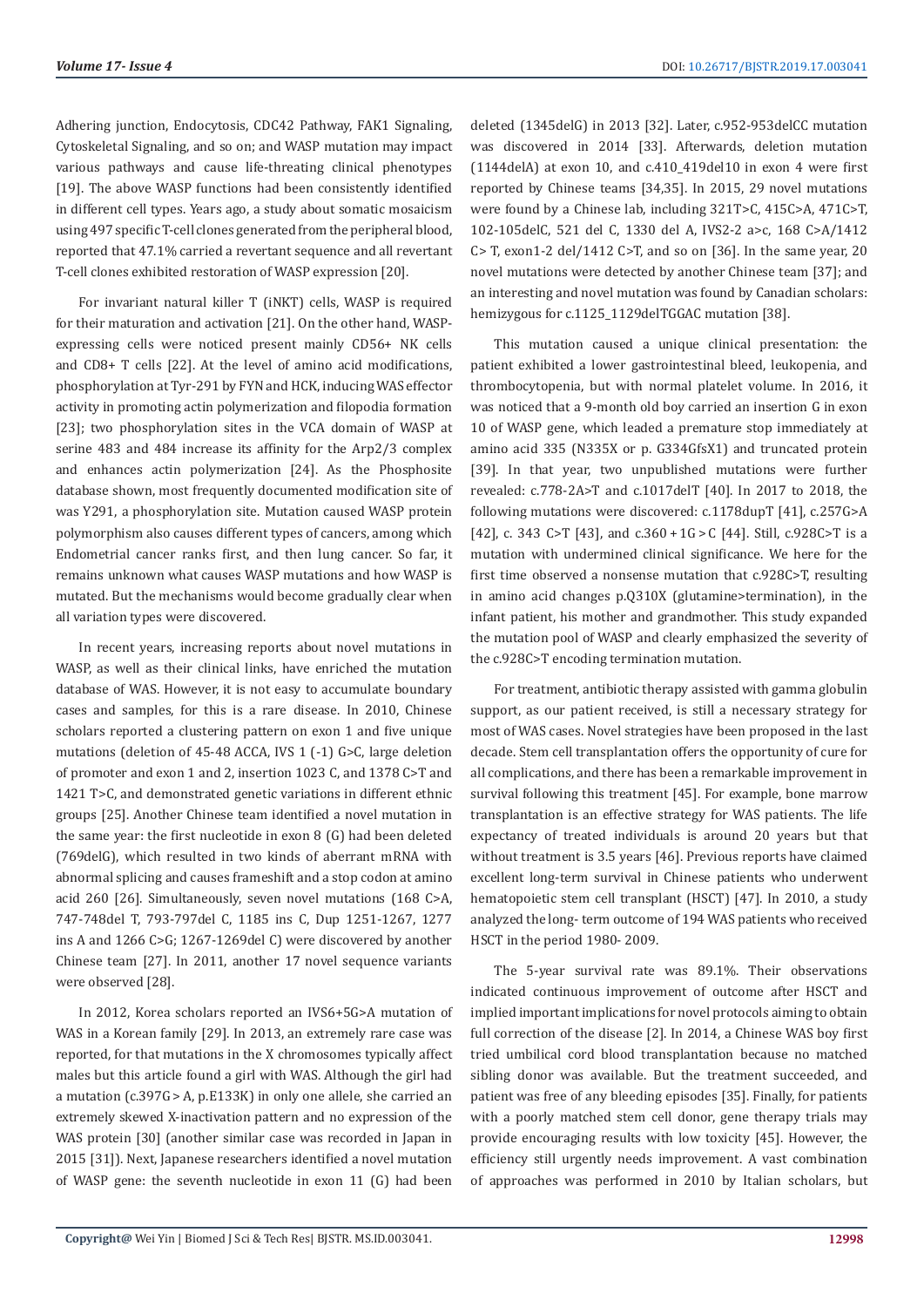they found the patient still had severe infections and autoimmune disorders, which suggested re-expression of WASP in T cells is not enough to normalize immune functions fully in WAS patients [48].

In conclusion, a novel mutation (c.928C>T) was found in our male infant patient, as well as his mother and grandmother. The patient died from uncontrollable WAS symptoms, as the two boys of his grandmother did. Early detection and diagnosis of new mutation may reduce complications and increase the life expectancy of WAS patients. Prenatal DNA sequencing could be recommended to avoid birth of WAS for male fetuses.

# **Acknowledgement**

We thank the patient and his family for their participation in this study.

#### **References**

- 1. [Ochs HD, Filipovich AH, Veys P, Cowan MJ, Kapoor N \(2009\) Wiskott-](https://www.ncbi.nlm.nih.gov/pubmed/19147084)[Aldrich syndrome: diagnosis, clinical and laboratory manifestations and](https://www.ncbi.nlm.nih.gov/pubmed/19147084)  [treatment. Biol Blood Marrow Transplant 15\(1 Suppl\): 84-90.](https://www.ncbi.nlm.nih.gov/pubmed/19147084)
- 2. [Moratto D, Giliani S, Bonfim C, Mazzolari E, Fischer A \(2011\) Long-term](https://www.ncbi.nlm.nih.gov/pubmed/21659547)  [outcome and lineage-specific chimerism in 194 patients with Wiskott-](https://www.ncbi.nlm.nih.gov/pubmed/21659547)[Aldrich syndrome treated by hematopoietic cell transplantation in the](https://www.ncbi.nlm.nih.gov/pubmed/21659547)  [period 1980-2009: an international collaborative study. Blood 118\(6\):](https://www.ncbi.nlm.nih.gov/pubmed/21659547)  [1675-1684.](https://www.ncbi.nlm.nih.gov/pubmed/21659547)
- 3. [Ozsahin H, Cavazzana-Calvo M, Notarangelo LD, Schulz A, Thrasher](https://www.ncbi.nlm.nih.gov/pubmed/17901250)  [AJ \(2008\) Long-term outcome following hematopoietic stem-cell](https://www.ncbi.nlm.nih.gov/pubmed/17901250)  [transplantation in Wiskott-Aldrich syndrome: collaborative study of](https://www.ncbi.nlm.nih.gov/pubmed/17901250)  [the European Society for Immunodeficiencies and European Group for](https://www.ncbi.nlm.nih.gov/pubmed/17901250)  [Blood and Marrow Transplantation. Blood 111\(1\): 439-445.](https://www.ncbi.nlm.nih.gov/pubmed/17901250)
- 4. [Ma H, Liu L, Xu S, Hu W, Zhang Y, Ma Y \(2014\) HLA haploidentical](https://www.ncbi.nlm.nih.gov/pubmed/25417886)  [hematopoietic stem cell transplantation for Wiskott-Aldrich syndrome:](https://www.ncbi.nlm.nih.gov/pubmed/25417886)  [a case report and literatures review. Zhonghua Xue Ye Xue Za Zhi 35\(11\):](https://www.ncbi.nlm.nih.gov/pubmed/25417886)  [1027-1029.](https://www.ncbi.nlm.nih.gov/pubmed/25417886)
- 5. [Pai SY, LD Notarangelo \(2010\) Hematopoietic cell transplantation for](https://www.ncbi.nlm.nih.gov/pubmed/20493395)  [Wiskott-Aldrich syndrome: advances in biology and future directions for](https://www.ncbi.nlm.nih.gov/pubmed/20493395)  [treatment. Immunol Allergy Clin North Am 30\(2\): 179-194.](https://www.ncbi.nlm.nih.gov/pubmed/20493395)
- 6. [Boztug K, RA Dewey, C Klein \(2006\) Development of hematopoietic stem](https://www.ncbi.nlm.nih.gov/pubmed/17078381)  [cell gene therapy for Wiskott-Aldrich syndrome. Curr Opin Mol Ther](https://www.ncbi.nlm.nih.gov/pubmed/17078381)  [8\(5\): 390-395.](https://www.ncbi.nlm.nih.gov/pubmed/17078381)
- 7. [Snapper SB FS Rosen \(1999\) The Wiskott-Aldrich syndrome protein](https://www.annualreviews.org/doi/abs/10.1146/annurev.immunol.17.1.905)  [\(WASP\): roles in signaling and cytoskeletal organization. Annu Rev](https://www.annualreviews.org/doi/abs/10.1146/annurev.immunol.17.1.905)  [Immunol 17: 905-929.](https://www.annualreviews.org/doi/abs/10.1146/annurev.immunol.17.1.905)
- 8. [Albert MH, LD Notarangelo, HD Ochs \(2011\) Clinical spectrum,](https://www.ncbi.nlm.nih.gov/pubmed/21076297)  [pathophysiology and treatment of the Wiskott-Aldrich syndrome. Curr](https://www.ncbi.nlm.nih.gov/pubmed/21076297)  [Opin Hematol 18\(1\): 42-48.](https://www.ncbi.nlm.nih.gov/pubmed/21076297)
- 9. [Kim AS Kakalis LT, Abdul-Manan N, Liu GA, Rosen MK \(2000\)](https://www.ncbi.nlm.nih.gov/pubmed/10724160)  [Autoinhibition and activation mechanisms of the Wiskott– Aldrich](https://www.ncbi.nlm.nih.gov/pubmed/10724160)  [syndrome protein. Nature 404\(6774\): 151-158.](https://www.ncbi.nlm.nih.gov/pubmed/10724160)
- 10. [Dupuis Girod S, Medioni J, Haddad E, Quartier P, Cavazzana-Calvo M](https://www.ncbi.nlm.nih.gov/pubmed/12728121)  [\(2003\) Autoimmunity in Wiskott-Aldrich syndrome: risk factors, clinical](https://www.ncbi.nlm.nih.gov/pubmed/12728121)  [features, and outcome in a single-center cohort of 55 patients. Pediatrics](https://www.ncbi.nlm.nih.gov/pubmed/12728121)  [111\(5\): e622-e627.](https://www.ncbi.nlm.nih.gov/pubmed/12728121)
- 11. [Galy A \(2015\) Efficacy and safety of gene therapy for Wiskott-Aldrich](https://www.ncbi.nlm.nih.gov/pubmed/26672655)  [syndrome. Med Sci \(Paris\) 31\(12\): 1066-1069.](https://www.ncbi.nlm.nih.gov/pubmed/26672655)
- 12. [Thrasher AJ \(2009\) New insights into the biology of Wiskott-Aldrich](https://www.ncbi.nlm.nih.gov/pubmed/20008191)  [syndrome \(WAS\). Hematology Am Soc Hematol Educ Program pp.132-](https://www.ncbi.nlm.nih.gov/pubmed/20008191) [138.](https://www.ncbi.nlm.nih.gov/pubmed/20008191)
- 13. [Albert MH, Bittner TC, Nonoyama S, Notarangelo LD, Burns' S \(2010\)](https://www.ncbi.nlm.nih.gov/pubmed/20173115)  [X-linked thrombocytopenia \(XLT\) due to WAS mutations: clinical](https://www.ncbi.nlm.nih.gov/pubmed/20173115)

[characteristics, long-term outcome, and treatment options. Blood](https://www.ncbi.nlm.nih.gov/pubmed/20173115) [115\(16\): 3231-3238.](https://www.ncbi.nlm.nih.gov/pubmed/20173115)

- 14. [Nikolov NP, Shimizu M, Cleland S, Bailey D, Aoki J \(2010\) Systemic](https://www.ncbi.nlm.nih.gov/pubmed/20457871) [autoimmunity and defective Fas ligand secretion in the absence of the](https://www.ncbi.nlm.nih.gov/pubmed/20457871) [Wiskott-Aldrich syndrome protein. Blood 116\(5\): 740-747.](https://www.ncbi.nlm.nih.gov/pubmed/20457871)
- 15. [Ochs HD \(2009\) Mutations of the Wiskott-Aldrich Syndrome Protein](file:///E:/varalakshmi/2-5-2019/BJSTR.MS.ID.003041/BJSTR-A-19-CR-310_W/Mutations%20of%20the%20Wiskott-Aldrich%20Syndrome%20Protein%20affect%20protein%20expression%20and%20dictate%20the%20clinical%20phenotypes.%20Immunol%20Res%2044(1-3):%2084-88.) [affect protein expression and dictate the clinical phenotypes. Immunol](file:///E:/varalakshmi/2-5-2019/BJSTR.MS.ID.003041/BJSTR-A-19-CR-310_W/Mutations%20of%20the%20Wiskott-Aldrich%20Syndrome%20Protein%20affect%20protein%20expression%20and%20dictate%20the%20clinical%20phenotypes.%20Immunol%20Res%2044(1-3):%2084-88.) [Res 44\(1-3\): 84-88.](file:///E:/varalakshmi/2-5-2019/BJSTR.MS.ID.003041/BJSTR-A-19-CR-310_W/Mutations%20of%20the%20Wiskott-Aldrich%20Syndrome%20Protein%20affect%20protein%20expression%20and%20dictate%20the%20clinical%20phenotypes.%20Immunol%20Res%2044(1-3):%2084-88.)
- 16. [Massaad MJ, N Ramesh, RS Geha \(2013\) Wiskott-Aldrich syndrome: a](https://www.ncbi.nlm.nih.gov/pubmed/23527602) [comprehensive review. Ann N Y Acad Sci 1285: 26-43.](https://www.ncbi.nlm.nih.gov/pubmed/23527602)
- 17. [Bender M, Stritt S, Nurden P, van Eeuwijk JM, Zieger B \(2014\)](https://www.ncbi.nlm.nih.gov/pubmed/25187265) [Megakaryocyte-specific Profilin1-deficiency alters microtubule stability](https://www.ncbi.nlm.nih.gov/pubmed/25187265) [and causes a Wiskott-Aldrich syndrome-like platelet defect. Nat](https://www.ncbi.nlm.nih.gov/pubmed/25187265) [Commun 5: 4746.](https://www.ncbi.nlm.nih.gov/pubmed/25187265)
- 18. [Chandrakasan S \(2011\) Wiskott-Aldrich syndrome presenting with](https://www.ncbi.nlm.nih.gov/pubmed/21488159) [early onset recurrent acute hemorrhagic edema and hyperostosis.](https://www.ncbi.nlm.nih.gov/pubmed/21488159) [Pediatr Blood Cancer 56\(7\): 1130-1132.](https://www.ncbi.nlm.nih.gov/pubmed/21488159)
- 19. [Blundell MP \(2010\) The Wiskott-Aldrich syndrome: The actin](https://www.ncbi.nlm.nih.gov/pubmed/21178275) [cytoskeleton and immune cell function. Dis Markers 29\(3-4\): 157-175.](https://www.ncbi.nlm.nih.gov/pubmed/21178275)
- 20. [Jia D, Gomez TS, Metlagel Z, Umetani J, Otwinowski Z \(2010\) WASH and](https://www.ncbi.nlm.nih.gov/pubmed/20498093) [WAVE actin regulators of the Wiskott-Aldrich syndrome protein \(WASP\)](https://www.ncbi.nlm.nih.gov/pubmed/20498093) [family are controlled by analogous structurally related complexes. Proc](https://www.ncbi.nlm.nih.gov/pubmed/20498093) [Natl Acad Sci USA 107\(23\): 10442-10447.](https://www.ncbi.nlm.nih.gov/pubmed/20498093)
- 21. [Locci M, Elena Draghici, Francesco Marangoni, Marita Bosticardo, Marco](https://www.ncbi.nlm.nih.gov/pmc/articles/PMC2715111/) [Catucci \(2009\) The Wiskott-Aldrich syndrome protein is required for](https://www.ncbi.nlm.nih.gov/pmc/articles/PMC2715111/) [iNKT cell maturation and function. J Exp Med 206\(4\): 735-742.](https://www.ncbi.nlm.nih.gov/pmc/articles/PMC2715111/)
- 22. [Xie JW, Zhang ZY, Wu JF, Liu DW, Liu W, Zhao Y \(2015\) In vivo reversion](https://www.ncbi.nlm.nih.gov/pubmed/25862925) [of an inherited mutation in a Chinese patient with Wiskott-Aldrich](https://www.ncbi.nlm.nih.gov/pubmed/25862925) [syndrome. Hum Immunol 76\(6\): 406-413.](https://www.ncbi.nlm.nih.gov/pubmed/25862925)
- 23. [Cory GO, Garg R, Cramer R, Ridley AJ \(2002\) Phosphorylation of tyrosine](https://www.ncbi.nlm.nih.gov/pubmed/12235133) [291 enhances the ability of WASp to stimulate actin polymerization and](https://www.ncbi.nlm.nih.gov/pubmed/12235133) [filopodium formation. Wiskott- Aldrich Syndrome protein. J Biol Chem](https://www.ncbi.nlm.nih.gov/pubmed/12235133) [277\(47\): 45115-45121.](https://www.ncbi.nlm.nih.gov/pubmed/12235133)
- 24. [Cory GO, Cramer R, Blanchoin L, Ridley AJ \(2003\) Phosphorylation of](https://www.ncbi.nlm.nih.gov/pubmed/12769847) [the WASP-VCA domain increases its affinity for the Arp2/3 complex and](https://www.ncbi.nlm.nih.gov/pubmed/12769847) [enhances actin polymerization by WASP. Mol Cell 11\(5\): 1229-1239.](https://www.ncbi.nlm.nih.gov/pubmed/12769847)
- 25. [Lee WI, Huang JL, Jaing TH, Wu KH, Chien YH \(2001\) Clinical aspects and](https://www.ncbi.nlm.nih.gov/pubmed/20232122) [genetic analysis of taiwanese patients with wiskott-Aldrich syndrome](https://www.ncbi.nlm.nih.gov/pubmed/20232122) [protein mutation: the first identification of x- linked thrombocytopenia](https://www.ncbi.nlm.nih.gov/pubmed/20232122) [in the chinese with novel mutations. J Clin Immunol 30\(4\): 593-601.](https://www.ncbi.nlm.nih.gov/pubmed/20232122)
- 26. [Yu HA, Liu T, Meng W, Hou L \(2010\) novel WASP gene mutation in a](https://www.ncbi.nlm.nih.gov/pubmed/20683686) [Chinese boy with Wiskott-Aldrich syndrome. Int J Hematol 92\(2\): 271-](https://www.ncbi.nlm.nih.gov/pubmed/20683686) [275.](https://www.ncbi.nlm.nih.gov/pubmed/20683686)
- 27. [Zhang ZY, Xiao HQ, Jiang LP, Zhou Y, Zhao Q \(2010\) Analysis of clinical](file:///E:/varalakshmi/2-5-2019/BJSTR.MS.ID.003041/BJSTR-A-19-CR-310_W/Xiao%20HQ,%20Jiang%20LP,%20Zhou%20Y,%20Zhao%20Q) [and molecular characteristics of Wiskott-Aldrich syndrome in 24](file:///E:/varalakshmi/2-5-2019/BJSTR.MS.ID.003041/BJSTR-A-19-CR-310_W/Xiao%20HQ,%20Jiang%20LP,%20Zhou%20Y,%20Zhao%20Q) [patients from 23 unrelated Chinese families. Pediatr Allergy Immunol](file:///E:/varalakshmi/2-5-2019/BJSTR.MS.ID.003041/BJSTR-A-19-CR-310_W/Xiao%20HQ,%20Jiang%20LP,%20Zhou%20Y,%20Zhao%20Q) [21\(3\): p. 522-32.](file:///E:/varalakshmi/2-5-2019/BJSTR.MS.ID.003041/BJSTR-A-19-CR-310_W/Xiao%20HQ,%20Jiang%20LP,%20Zhou%20Y,%20Zhao%20Q)
- 28. [Gulacsy V, Freiberger T, Shcherbina A, Pac M, Chernyshova L \(2011\)](https://www.ncbi.nlm.nih.gov/pubmed/21185603) [Genetic characteristics of eighty-seven patients with the Wiskott-Aldrich](https://www.ncbi.nlm.nih.gov/pubmed/21185603) [syndrome. Mol Immunol 48\(5\): 788-792.](https://www.ncbi.nlm.nih.gov/pubmed/21185603)
- 29. [Yoon SH, Cho T, Kim HJ, Kim SY, Ko JH, Baek HS \(2012\) IVS6+5G>A found](https://www.ncbi.nlm.nih.gov/pubmed/22038941) [in Wiskott-Aldrich syndrome and X- linked thrombocytopenia in a](https://www.ncbi.nlm.nih.gov/pubmed/22038941) [Korean family. Pediatr Blood Cancer 58\(2\): 297-299.](https://www.ncbi.nlm.nih.gov/pubmed/22038941)
- 30. [Boonyawat B, Dhanraj S, Al Abbas F, Zlateska B, Grunenbaum E](https://www.ncbi.nlm.nih.gov/pubmed/23943155) [\(2013\) Combined de-novo mutation and non-random X- chromosome](https://www.ncbi.nlm.nih.gov/pubmed/23943155) [inactivation causing Wiskott-Aldrich syndrome in a female with](https://www.ncbi.nlm.nih.gov/pubmed/23943155) [thrombocytopenia. J Clin Immunol 33\(7\): 1150-1155.](https://www.ncbi.nlm.nih.gov/pubmed/23943155)
- 31. [Takimoto T \(2015\) Wiskott-Aldrich syndrome in a girl caused by](https://www.researchgate.net/publication/271593246_Wiskott-Aldrich_Syndrome_in_a_Girl_Caused_by_Heterozygous_WASP_Mutation_and_Extremely_Skewed_X-Chromosome_Inactivation_A_Novel_Association_with_Maternal_Uniparental_Isodisomy_6) [heterozygous WASP mutation and extremely skewed X-chromosome](https://www.researchgate.net/publication/271593246_Wiskott-Aldrich_Syndrome_in_a_Girl_Caused_by_Heterozygous_WASP_Mutation_and_Extremely_Skewed_X-Chromosome_Inactivation_A_Novel_Association_with_Maternal_Uniparental_Isodisomy_6) [inactivation: a novel association with maternal uniparental isodisomy 6.](https://www.researchgate.net/publication/271593246_Wiskott-Aldrich_Syndrome_in_a_Girl_Caused_by_Heterozygous_WASP_Mutation_and_Extremely_Skewed_X-Chromosome_Inactivation_A_Novel_Association_with_Maternal_Uniparental_Isodisomy_6) [Neonatology 107\(3\): 185-190.](https://www.researchgate.net/publication/271593246_Wiskott-Aldrich_Syndrome_in_a_Girl_Caused_by_Heterozygous_WASP_Mutation_and_Extremely_Skewed_X-Chromosome_Inactivation_A_Novel_Association_with_Maternal_Uniparental_Isodisomy_6)